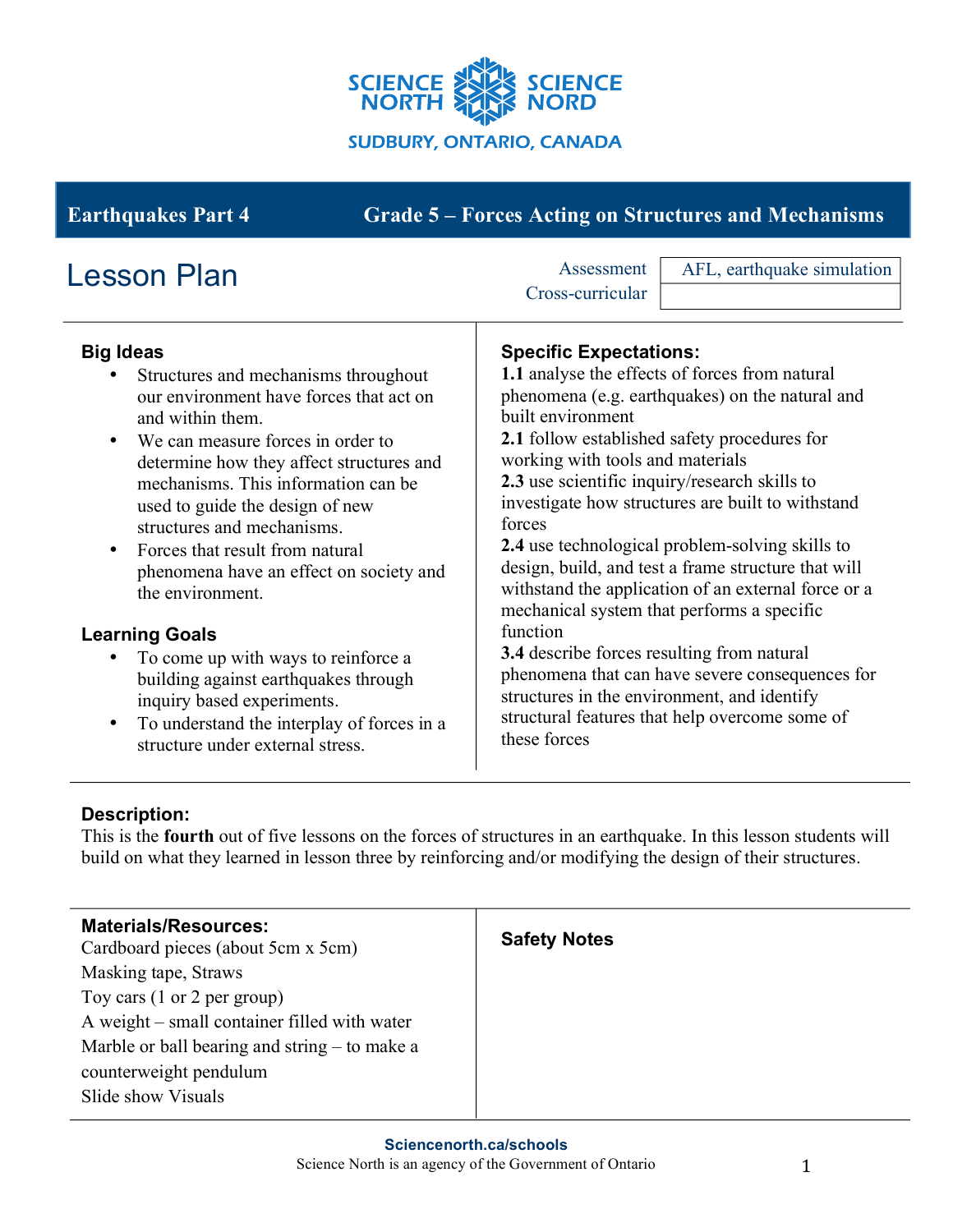### **Introduction**

## **Review and Introduction to today's activity**

- What did you learn yesterday? Here are some expected outcomes:
	- o Taller structures are more affected by earthquakes a small shift at the bottom creates more torque on the building allowing it fall over more easily.
	- o When blocks touch each other less they slide apart more easily. This is because the friction between them is lower, leading to lower structural strength or ability to withstand tension within the building.
	- o Larger oscillations larger earthquakes, destroy structures more completely.
	- o The orientation of a building in an earthquake can have a big impact on how it is affected. For example a long building that is aligned with the direction of travel of the oscillations (shaking) of the earthquake will do much better than one that is perpendicular.
	- o The wider the base of the structure the more stable it is.
- Engineers constantly come up with ways to make structures stronger and more capable of resisting large forces applied to them. This doesn't just include earthquakes but also such things as wind, fire, flooding, etc.
- Today you are going to look at your structures through the eyes of an engineer.
	- o How can you make your structures stronger?
	- o How can you make them more resistant to earthquakes?

#### **Action**

We'll start with some free exploration, letting the students come up with their own ideas on how to make their buildings earthquake proof. After that we can guide them through some of the possible modifications if they didn't experiment with them yet. Our suggestion is to let them play until some cool concepts have emerged. Then, bring them together, and have the groups who came up with something interesting display it. Time permitting, you can then let them try some more things or instruct them on something to try (such as putting the building on wheels).

#### **Improving Structures and Testing Them**

- Yesterday you experimented with different building designs. Today we want to focus on modifications to any building design that will make it stronger. So take a building design that was really easily destroyed by an earthquake and see if you can make it stable.
- We won't tell you how, but here are some supplies you can use:
	- o One cardboard piece per group (maybe 5cm x 5cm), meant to be used as a platform to tape to toy cars (see image), but you don't need to tell them that. Have extras in case they decide to cut them up and need another piece for their platform later).
	- o 1 metre of masking tape (or less if you want to make it more challenging).
	- o One or two toy cars low flat ones, such as dump trucks, work well.
	- o Several straws
	- o A weight (e.g. a small Tupperware filled with water)
- Give students time to explore solutions. Try several things!
	- o Be mindful of the limited supplies engineers have to keep down cost as well as meet all their construction challenges!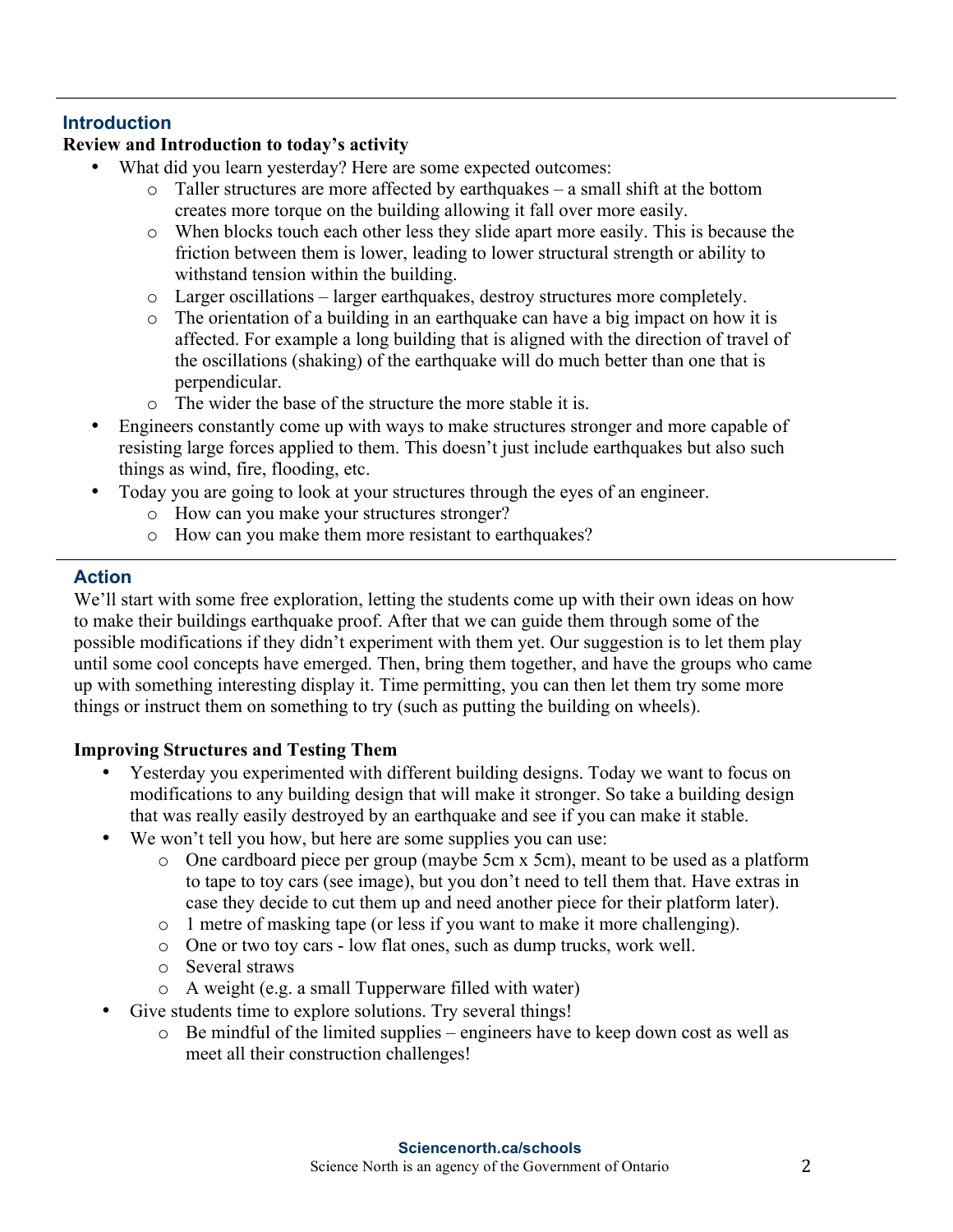#### **Demonstration and Discussion**

- Let students show their best modifications
- Why did these modifications work well?
	- o **Eliminates shear** between blocks (e.g. with straws). Shear is a form of internal tension in the structure.
	- o Force of earthquake **not transferred** to structure (e.g. using a rolling platform)
	- o Change the **equilibrium** of structure reducing torque (e.g. by placing a larger weight at the bottom)
	- o **Increased compression** between blocks (e.g. by having more weight at the top but it may also increase torque, resulting in a building that won't crumble but may topple over as one whole structure)
- If students didn't yet try to place the structure on a rolling platform have them do that. Detaching buildings from the surrounding ground is a commonly used technique. Though we wouldn't use wheels in the real world but something called isolation bearings, which work in a very similar fashion.
	- o Show some images of isolation bearings (a simple image search will turn up all kinds of neat designs. See slide show for a few neat examples.
	- o Video showing a test very similar to what the students are doing. Show after they do their experiment! https://www.youtube.com/watch?v=kzVvd4Dk6sw

#### **Consolidation/Extension**

**Damper Pendulum** (can be done by students or a teacher demo if time is short)

- As a great extension have the students build a damper pendulum (called a tuned damper pendulum), similar, for example, to the one inside the Taipei 101 tower (see slide show).
	- o Attach string to a marble or ball bearing using masking tape
	- o Hang the marble inside the top of your tower (see image below).
	- o Make an earthquake and observe how the pendulum starts swinging, creating a counter balance to the motion of the swaying structure.
		- This experiment will work best if the tower is re-enforced with straws (so it sways as a whole) and is NOT attached to the poster paper so it can topple.
		- § You should notice a very clear difference between the towers stability when the pendulum is in vs. when it's out. If you make it possible to just slide the pendulum in and out you can go back and forth between the two setups.
		- As the building sways one way, the pendulum sways the other way, creating a balance. What really happens is that the building sways while the pendulum actually stays in place.
		- The heavier the pendulum the better it will be able to compensate for large swaying of the building.
		- The higher from the ground the pendulum hangs, the better it will work. This is because just a small amount of swaying creates a large torque on the building. You can test this by hanging the pendulum far down in your tower and see if it still managed to stabilize it.